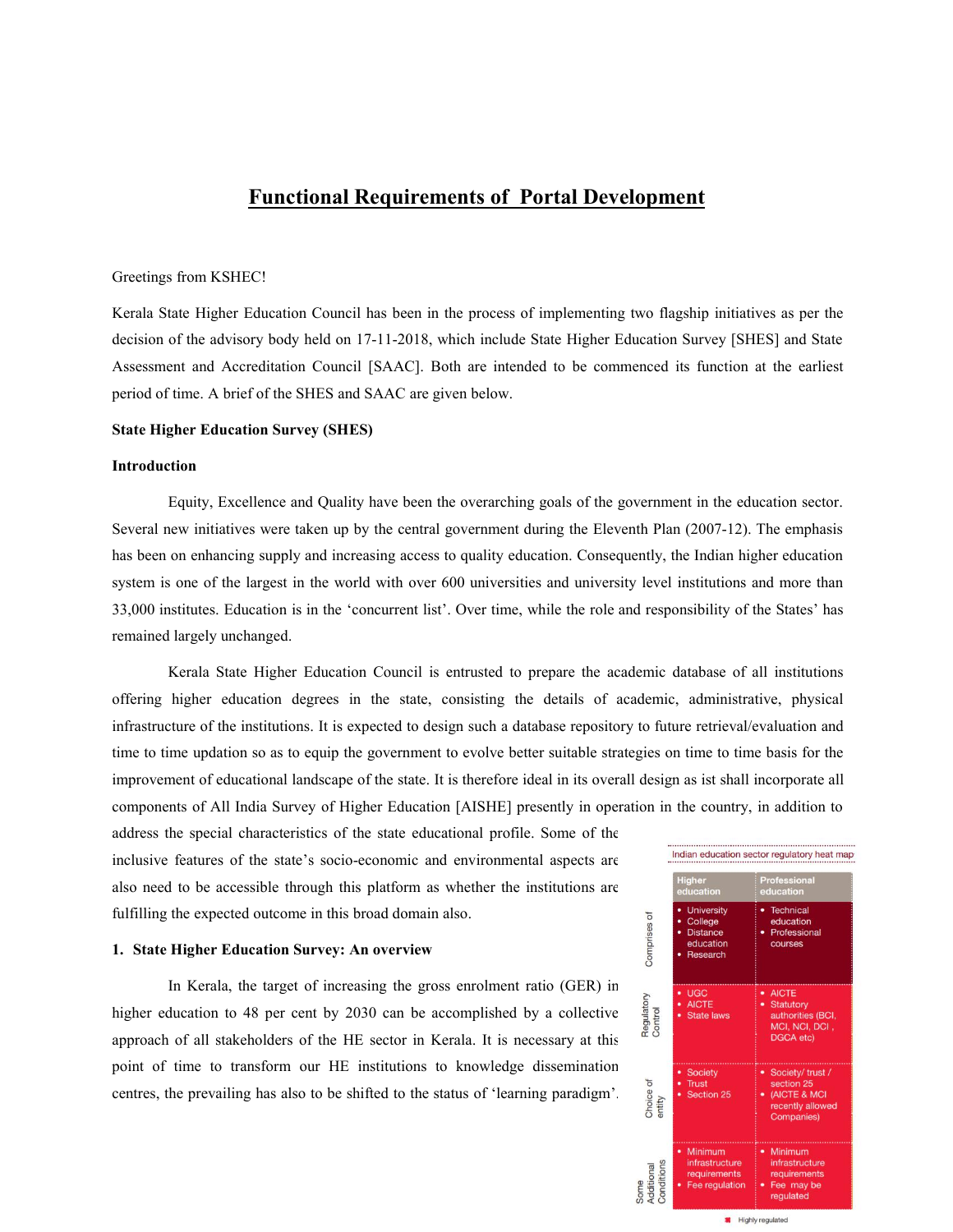In order to effect a paradigm shift of convergence of traditional and technology induced teaching-learning environment in the HE academic environment of the state, **the attempt has to be initiated by a comprehensive statistics of present abilities and disabilities of the platform in which itrests**. The categories of the HE institutions of the state have been divided in terms of its regulatory instruments [See Figure given]. The proposed survey covers all the Institutions in the country engaged in imparting of higher education.

**2. Short Title:** Kerala State Higher Education Council envisages a comprehensive database of higher education sector of the state to be developed with a portal based access facility to all institutions coming under this sector through uploading the requested data in time bound manner. The entire survey should be electronic mode and a dedicated portal need to be developed for this purpose making the entire exercise a completely paperless one. The survey is expected to be designed to collect information that will help both higher education institutions and the government to improve teaching and learning outcomes, and reports on multiple facets of the sector. This survey can be termed as *Kerala State Higher Education Survey (SHES)* which is funded by the government of Kerala and administered by the council.

**3. Purpose:** Indicators of educational development such as Institution Density, Gross Enrolment Ratio, Pupil Teacher Ratio, Gender Parity Index etc. are calculated from the data collected through SHES. These are useful in making informed policy decisions and research for development of education sector and the survey shall be done on annual basis. In general and in few words, the institutions will have to upload the data of 4 categories. (1) Teachers (2) Students (3) Non-Teaching Staff (4) Assets of Academic and non academic character.

**4. Scope:** The survey will cover all the Institutions in the state engaged in imparting the higher education. Data is expected to be collected on several parameters such as teachers, student enrolment, programmes, examination results, education finance, infrastructure, socio-economic background of students etc. It shall also cover all state specific components that have been procured through All India Survey of Higher Education [AISHE].

**5. Background:** Kerala State Higher Education Council was set up on 16<sup>th</sup> March 2007 through an Ordinance that became legislated as the Kerala State Higher Education Council Act 2007 (Act 22 of 2007). The bodies of the Council are constituted by the Government for a four- year term and reconstituted every four years.The council functions with the purpose of (a) to render advice to the Government, Universities and other institutions of higher education in the State; (b) to coordinate the roles of the Government, Universities and apex regulatory agencies in higher education within the State; (c) to evolve new concepts and programmes in higher education; (d) to provide common facilities in higher education without impinging upon the autonomy of other institutions of higher education.<br>Apart from developing the conceptual framework, the Council has been providing training to the teachers

and extending financial assistance to colleges and universities for the implementation of the restructured curriculum. Teachers are needed to be trained in the nuances of the new pedagogy. Various kinds of skill development activities are being offered by the council for the faculty members of HE institutions. Evolving time to time strategies of teaching/learning environment and quality standards of academic institutions of the state is one of the urgent needs that the council is expected to address.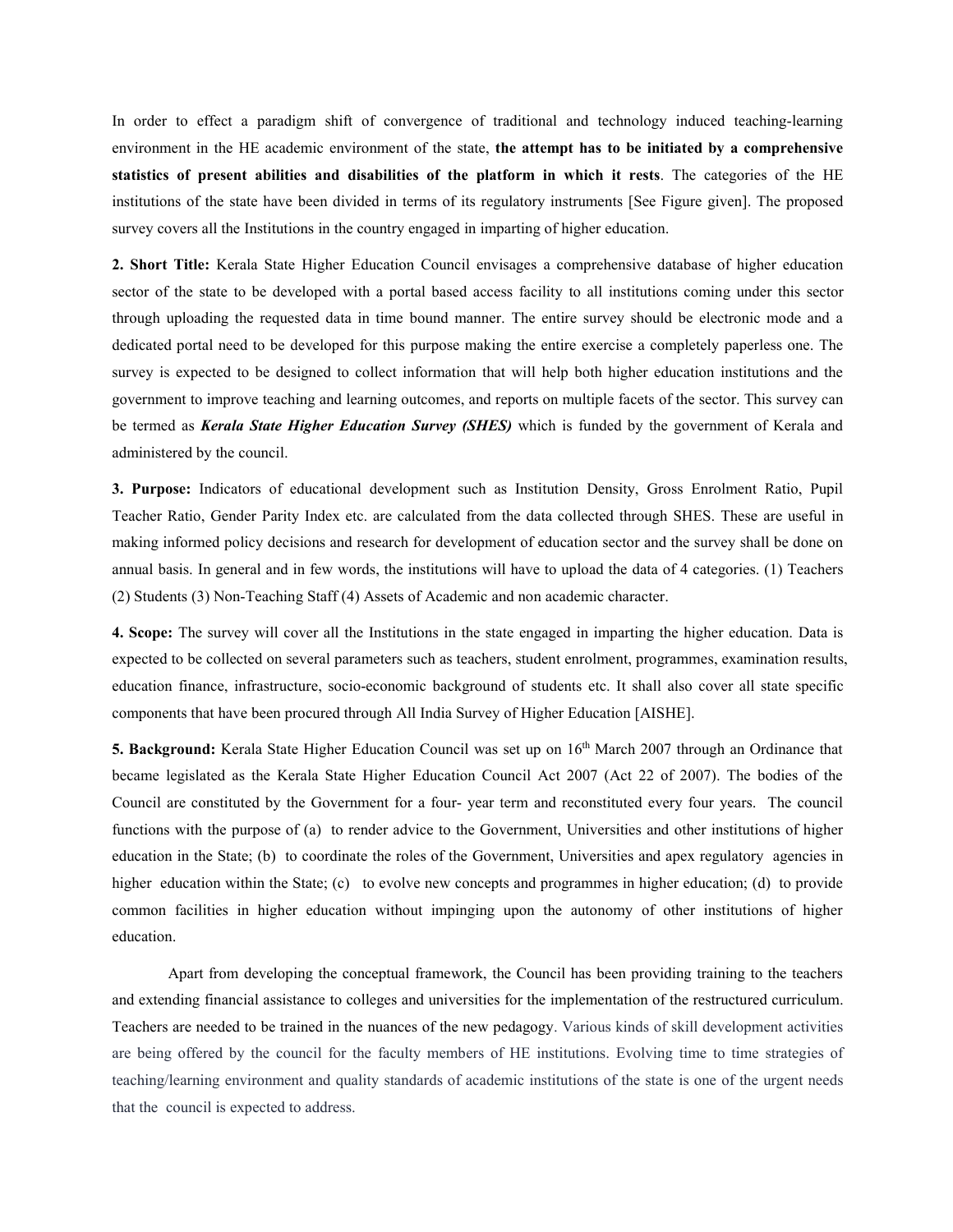#### **6. Additional features**

In addition to the structure and constituent components in congruent with that of the functional requirements of National Higher Education Survey and above mentioned state specific criteria, the state's survey platform shall require to offer certain services of Kerala State Higher Education Council. These include [1] Chancellor's Award [2] Kairali Research Awards [3] Brain Gain [4] Academic Volunteer Bank etc., in which the survey platform shall offer a space for the overall functions of them.

*6.1*. *Chancellor's Award*: This award has been introduced by the Hon'ble Governor's Office during 2014. The prestigious award carries an amount of Rs.Five Crores for the best performing university in the state and amount of Rs. One Crore for the best performing university in in the emerging young category, for the specific assessment year. The selection process ofthe award is being entrusted to KSHEC from 2018 onwards. The selection criteria are being computed based on 5 broad categories and 47 different component aspects for consideration. The survey platform shall contain an interface to process the application and evaluate the selection criteria components.

*6.2. Kairali Research Awards:* Government of Kerala with an aim to encourage the most eminent research scholars and research pedagogues of the state, have instituted Kairali Research Awards in various academic disciplines under four categories of scholars viz. Kairali Gaveshaka Puraskaram, Kairali Gaveshana Puraskaram, Kairali Lifetime Achievement and Kairali Global Lifetime Achievement Award. The selection committee consists 5 eminent personalities. The survey platform shall contain an interface to process the nominations obtained to the council under various award categories and to evaluate the selection criteria components as designed by the selection committee.

*6.3. Brain Gain:* The council has envisaged the idea of bringing back the best academics and research personalities belong to the state, from various prestigious institutions abroad. This is in an attempt to receive their excellence and service to the betterment of the academic and institutional benefits of the state. The portal shall incorporate an interface to accommodate their database for ideal and optimum synchronisation of their resource for the states welfare.

*6.4. Academic Volunteer Bank:* This is expected design a platform/interface, in order to facilitate the researchers/academicians/industrialists/eminent personalities of any field of the state and outside the state to offer their resource services in the field of their expertise for the academic betterment of the state. The individuals need to get a space to register voluntarily in such a platform so as to enable the council to utilise their service optimally.

#### 7. **Assumptions and Constraints**

The successful data generation is possible by the committed involvement of all stakeholder institutions of the HE sector of the state. Necessity of the time bound and precise data uploading will provide the platform for future analysis and policy planning of higher education sector of the state. The time to time data updation and its retrieval will enabled the regulatory bodies to identify the lapses and benefits of the running teaching-learning process.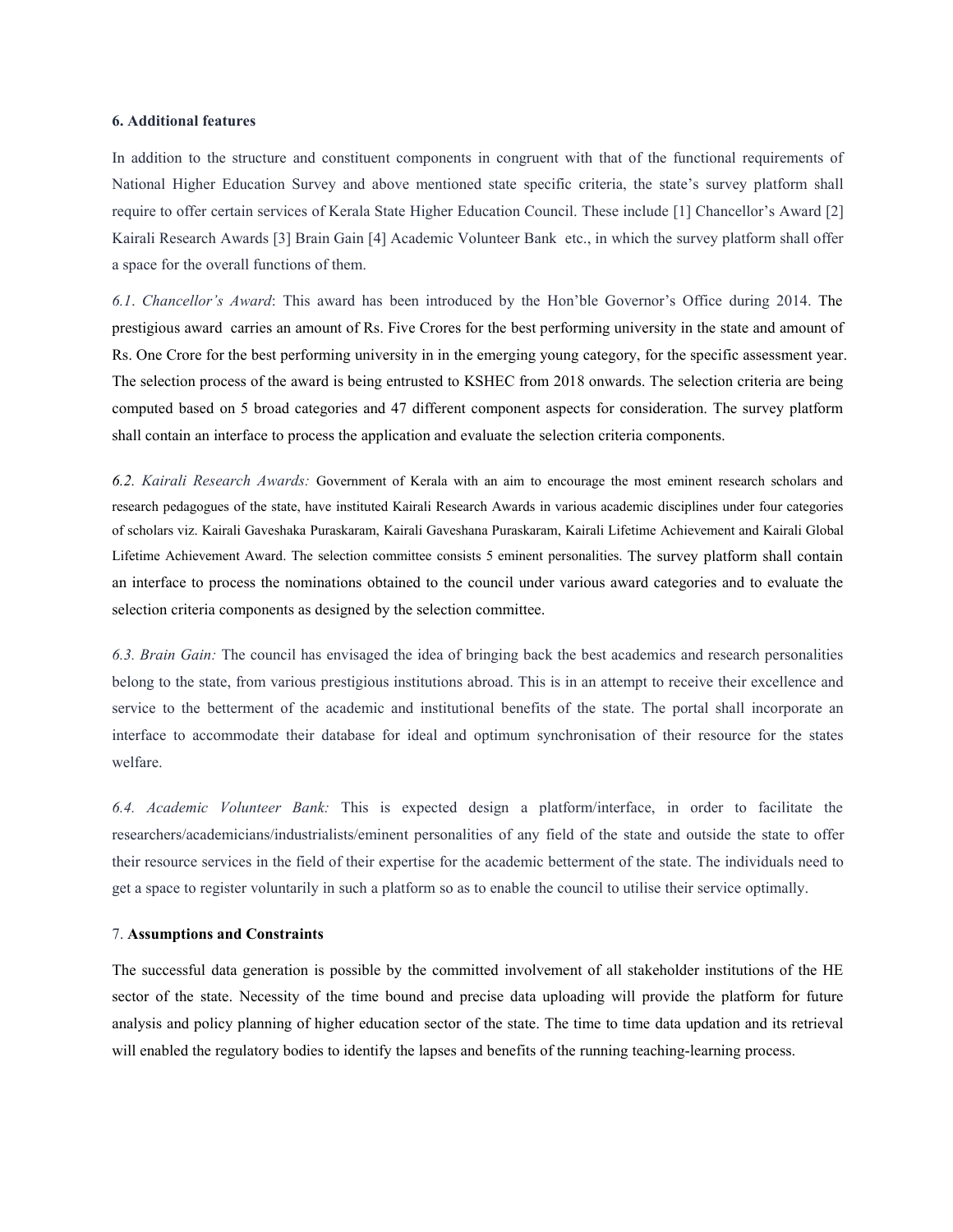There is large variation in terms of structure, programme, student enrolment etc., among type of universities and institutions. There could be a synchronized data management to a possible level with AISHE is expected in this system, where specificities of the state socio-economic domains of the state is also incorporated. The task of uploading the accurate and but large quantum of data on the above said 4 broad categories of this sector is a time taking process. To overcome this tussle, the software development shall be in such a manner to be user friendly and less time consuming. Inconsistency of of Stand-Alone Institutions is another factor of concern

#### **8. Methodology:**

Three Categories of Higher Educational Institutions, namely University, College, Stand-Alone Institution, are to be surveyed. There are also other categories within this broad grouping, characterised by their administration or management. Estimation of the number of total institutions to be covered in the survey is possible, whereas the estimation of other components is possible only when actual student Enrolment and Teachers strength, Non Teaching Administrative Staff Strength, Infrastructure resources, are obtained from the institutions during the course of early part of survey. For student enrolment estimation, level of programme has to be used a stratum while in case of teaching, staff post has to be the stratum.The council will provide the list of broad components of functional requirements as those required in addition to that of National Survey Platform. Necessary components of functional requirements of NAAC/NBA/RUSA guidelines may also be incorporated if found applicable by the council. Following chart shows the general view of the flow of institutions to be obtained through the survey.



**Order of Data Supply** 

#### **9.Dedicated Portal**

A dedicated portal has to be developed for collection and compilation of the data.All the Institutions need to register on the portal for accessing the portal and uploading its data. The registrations of the Institutions are approved by appropriate level of officers at KSHEC/Colleges/University nodal Officers. The e-version of DCF shall be in such a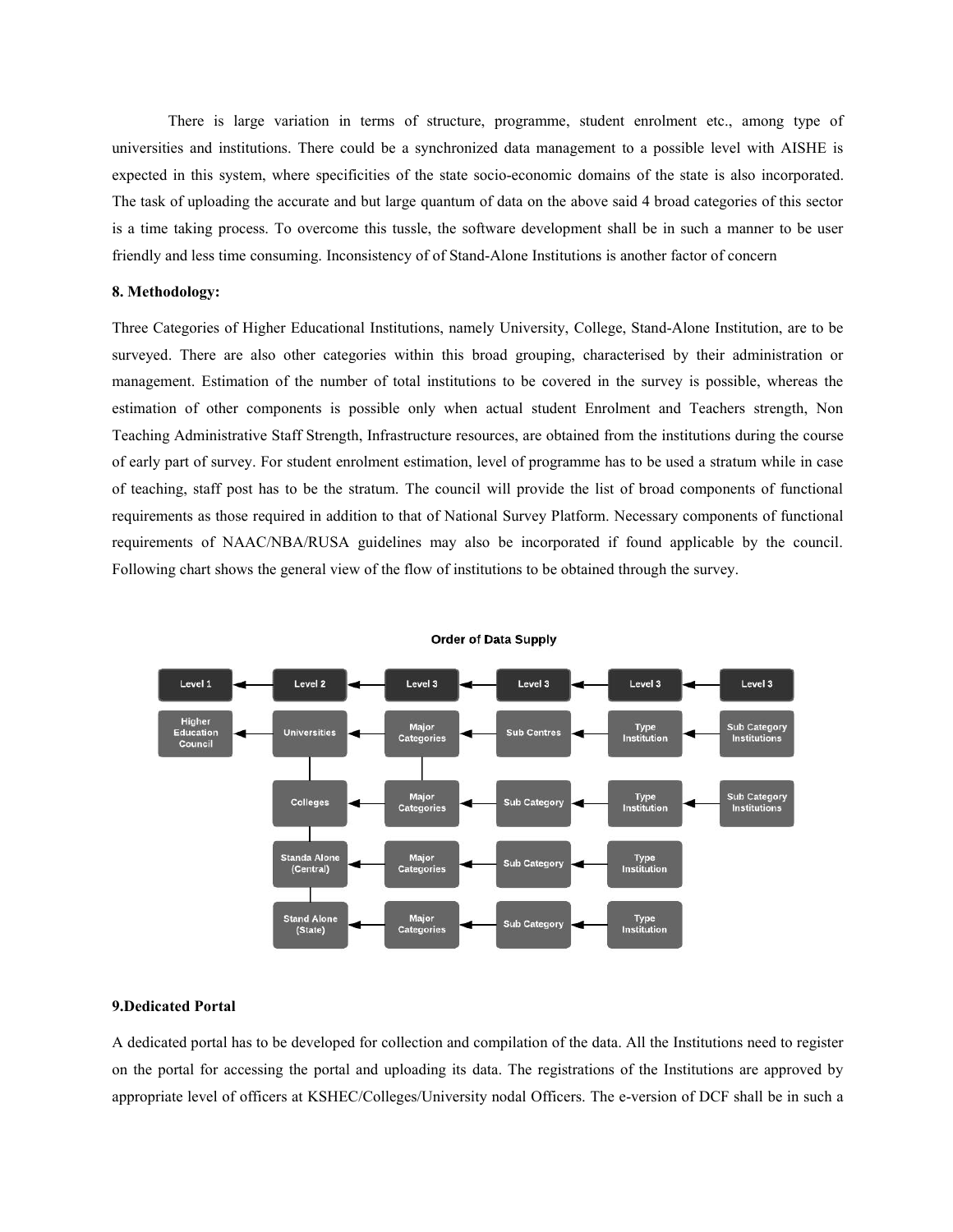manner that it expands according to the structure/size (Number of Faculties/ Departments, Programmes, etc.) of the Institution. The Data Capture Format is downloaded from the portal, filled offline and then filled-in DCF is uploaded, which has made it completely paperless. DCF must be designed in such a manner that no manual aggregation is required at any level. Once data is uploaded by the Institutions, data compilation is done automatically in pre-designed formats. Filled-in DCFs must be available on the portal, which can be seen by the Institutions and higher level authorities and can be modified, if required, till survey is open.

#### **10. Identification of Institutions for Coverage**

The Institutions have been classified in following 3 broad categories and the data to be obtained from them.

**University and University Level Institutions** i.e. the Institutions which are empowered to award degree under some Act of Parliament or State Legislature.

**Colleges/Institutions** which are not empowered to provide degree in its own name and therefore are affiliated/recognised with Universities

**Stand-alone Institutions (Central)** (not affiliated with Universities): These institutions which are not empowered to provide degree and therefore run Diploma Level Programmes under the direct control of the state government/agencies. During the survey, following 5 types of such Institutions have been covered.

**Stand-alone Institutions (State)** (not affiliated with Universities): These institutions which are not empowered to provide degree and therefore run Diploma Level Programmes under the direct control of the central government/agencies.

During the survey, following 5 types of such Institutions have been covered.

Technical such as Polytechnics

Post Graduate Diploma in Management recognized by AICTE

Teacher Training such as District Institute of Education and Training recognized by NCTE

Nursing Institutes recognized by Indian Nursing Council/State Nursing Council

Institutes directly under the control of various Central and State Ministries

types of College/Institution, 1. Affiliated College 2. Autonomous College/Constituent College 3. PG and off. Campus Centre of universities

11. **Reference Period for SHES 2018-19**. The general guidelines in this aspect may be considered as those applied in case of All India Survey of Higher Education [AISHE]. Reference date for filling up the Data Capture Formats was 30th September 2018. The number of institutions, teachers and students has been recorded on the basis of their actual number as on 30th September 2018. Information in respect of Examination Result has been collected for the students passed out/awarded degree on or before 30th September, 2018 for the previous academic year. Financial Information has been recorded for the previous financial year i.e. **1st April, 2017 to 31st March, 2018.**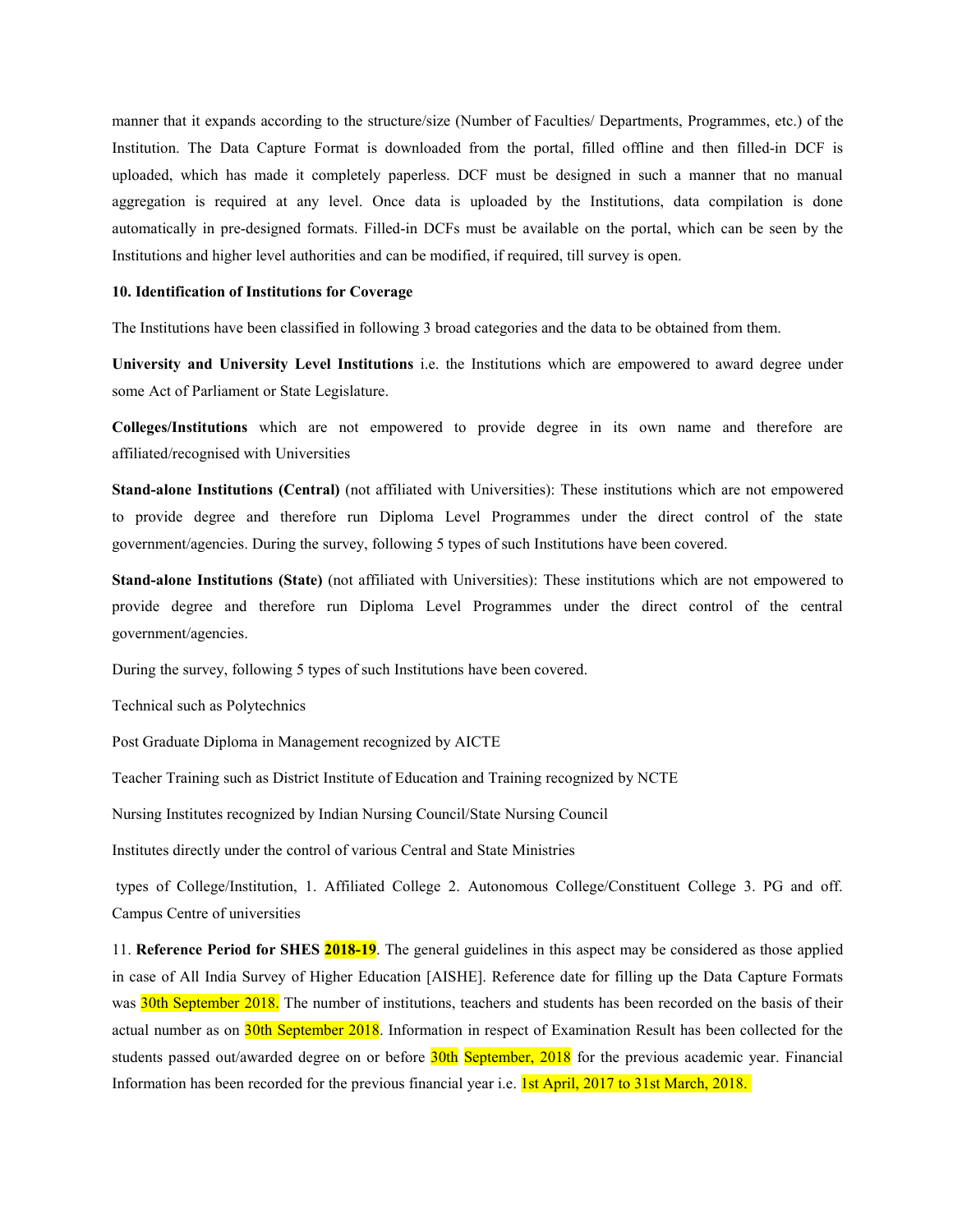12.**Formulation of Concepts and Definition and Instruction Manual**: All the terms generally used in higher education such as University, college, programmes, discipline, faculty, department, assests have been clearly defined in the instruction manual, which also includes item-wise instructions to fill the forms. Concepts and Definitions used in the survey are given at Annexure 2.

13. **List of Higher Education Institutions**: Consulting the websites of the State Government Departments, Ministries, Universities, and Institutions. - Consulting Universities, State Departments for providing the list of Institutions under their control. University are the best source to prepare the list of colleges affiliated with them.<br>List of Stand Alone Institutions through their websites, State Governments and Central Ministries

14. **Partner Agencies** – A division of KSHEC is primarily handling the survey programme and responsible for formulation and design of the survey, which includes preparation of DCF, providing necessary training to nodal officers assigned for each university/colleges/standalone institutions. Eligible firm are allowed software development task.

15. **Mode of Survey** -A dedicated portal (http://aishe.gov.in or http://aishe.nic.in) is expected to be developed for collection  $\&$  compilation of the data. All the Institutions need to register on the portal for accessing the portal and uploading its data. The registration of the Institutions is approved by appropriate level of officers at KSHEC/ University/Colleges/Stand Alone Institution (Central and State ) Level and in case of colleges, by University nodal Officers. The Data Capture Formatis downloaded from the portal, filled off-line and then filled-in DCF is uploaded, which has made it completely paper-less. No investigator is sent to the Institution to collect the data. In fact the nodal officers appointed by the Institution themselves are the Investigator and they are responsible for filling up the DCF and uploading it on the portal. This eliminates the duplication of effort in data entry once form is uploaded by the Institution. Once data isuploaded by the Institutions, data compilation is done automatically in pre-designed formats. From 2011-12, the Institutions have been provided the facility to download prefilled DCF from the previous year data so that they can update and upload with minimal effort.

16. **Geographical Coverage**: All Institutions of Higher Education located within the Geographical boundary of India, recognised by any Statutory Body established under Central/ State Act will be covered during the Survey

17. **Institutions Uploaded Data under Survey**: In SHES 2018-19, \_\_\_\_Universities, \_\_\_\_\_\_ Colleges and \_\_\_\_\_\_\_ Stand Alone Institutions have to upload the form on the portal.

#### 18. **Institutions**

Institutions taking part in this survey include all stakeholder institutions of various levels. State universities and Central universities functioning within the state are the primary component. The affiliated colleges of aided, government, self-financing nature are the second major component. Institutions of stand alone nature are also forming a major part of it.

#### **19. Core List of Higher Education Institutions**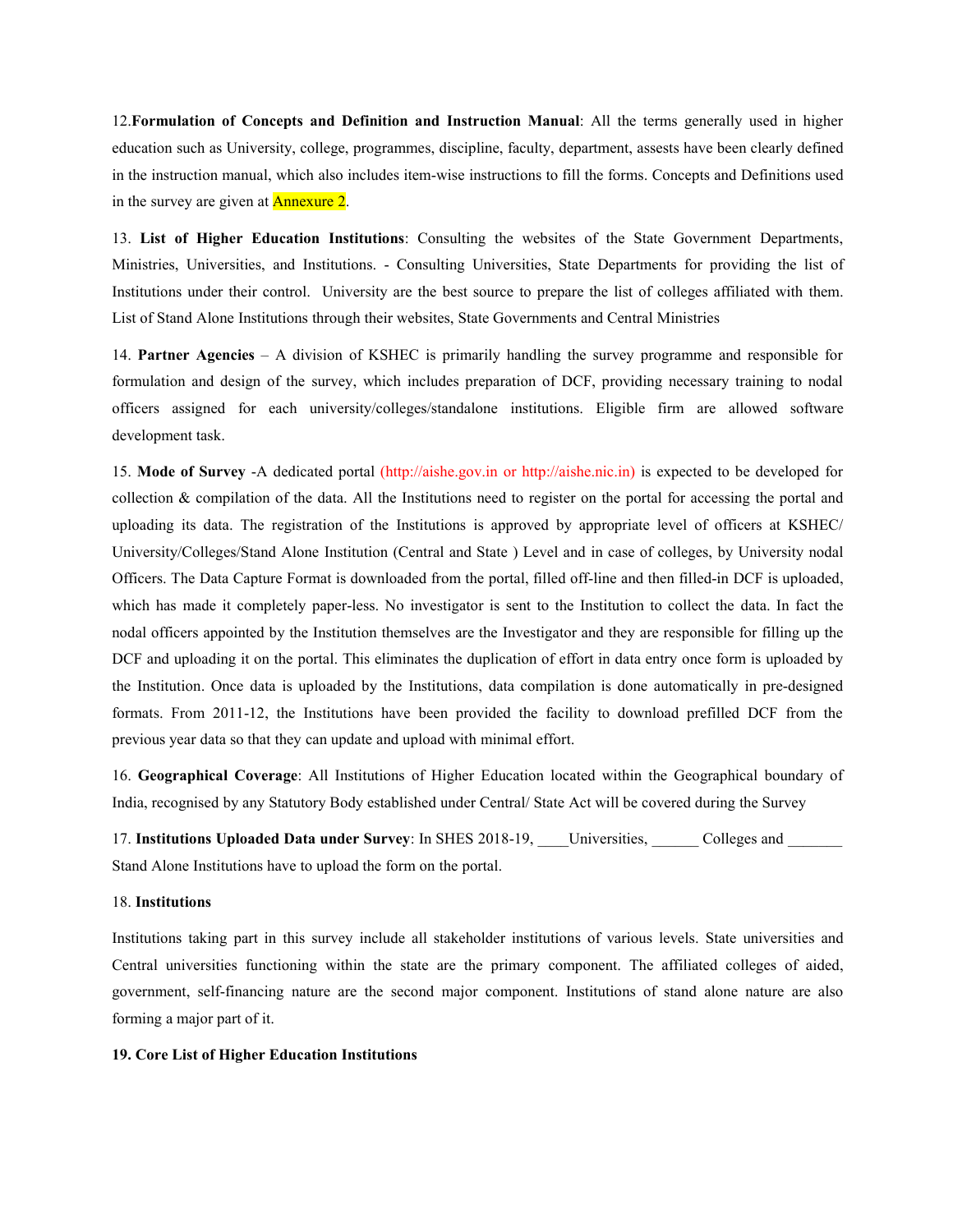The most important and phenomenal task is to compile the core list of Institutions of higher learning. There are numerous players in this field. Preparing the list of institutions was one of the major components, as there are large number of Institutions of higher learning in the state. The lists of all such institutions under different category has been prepared and Standalone Institutions of Central- run and State -run are separately included. This has been prepared by adopting the following method:

- Consulting the websites of the State Government Departments, Universities and other Institutions.

‐ Consulting all the Central Ministries, State Governments and universities for providing the list of Institutions under their control.

Different colleges are regulated with different regulatory bodies. There are some colleges whose programmes are recognised by more than one regulatory body. Universities (1), Colleges (2), Stand Alone Institutions (Central) (3) and Stand Alone Institutions (State) (4) have been prepared or categorised. Software need to be designed in such a manner that as soon as these 4 categories upload its form on the server, detail subsets list has to be automatically populated in the data-base.

20. **E-version of Data Capture Formats**: The e-version of DCF has to be prepared in such a manner that it expands according to the structure/size (Number of Faculties/ Departments, Programmes, etc.) of the Institution.



## **LEVEL 2 to LEVEL 8 Colleges subset**

**LEVEL 2 to LEVEL 6 Universities**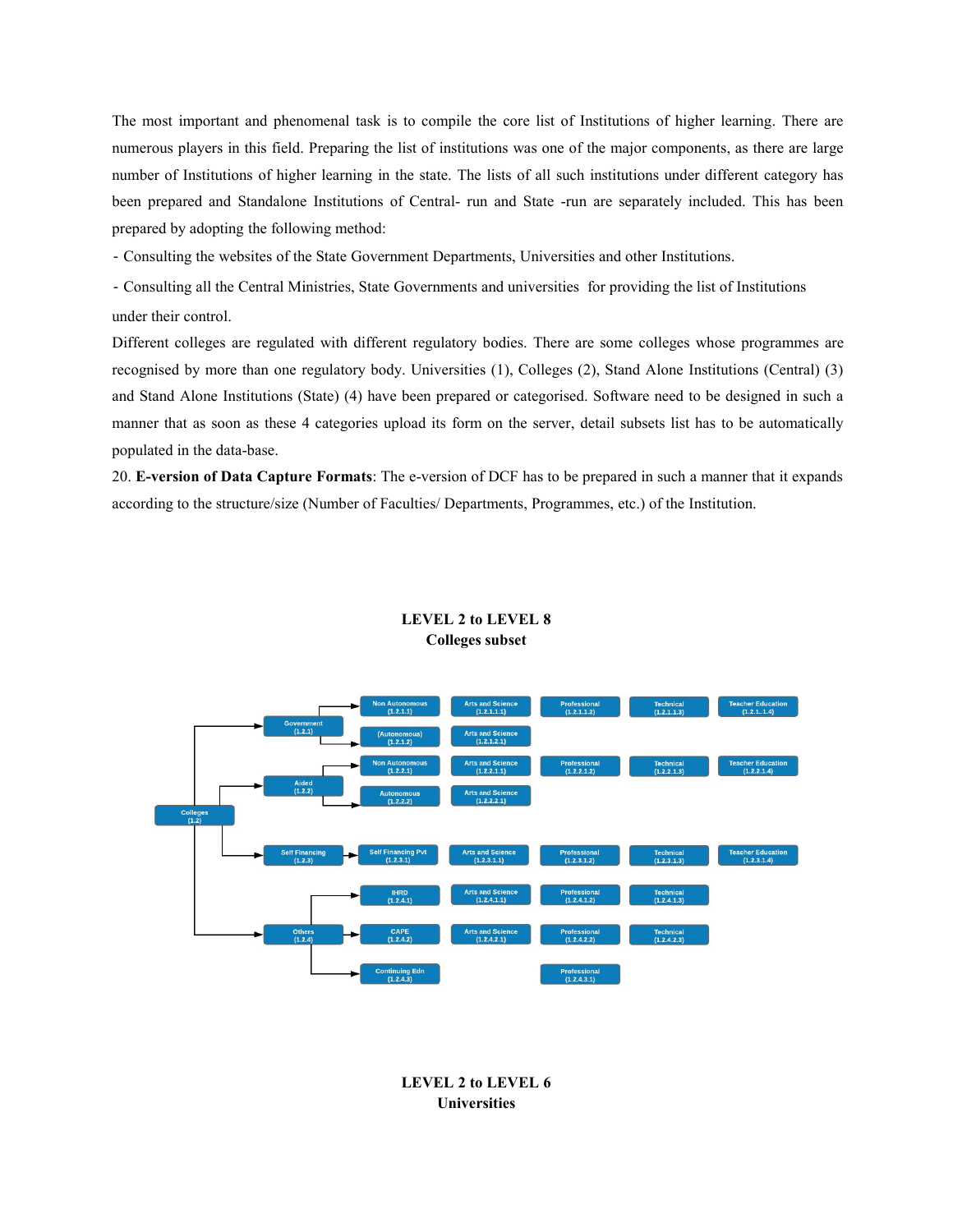



## **LEVEL 2 to LEVEL 5 Stand Alone Institutions**



**Professional Institutions of***LEVEL 6 (others)*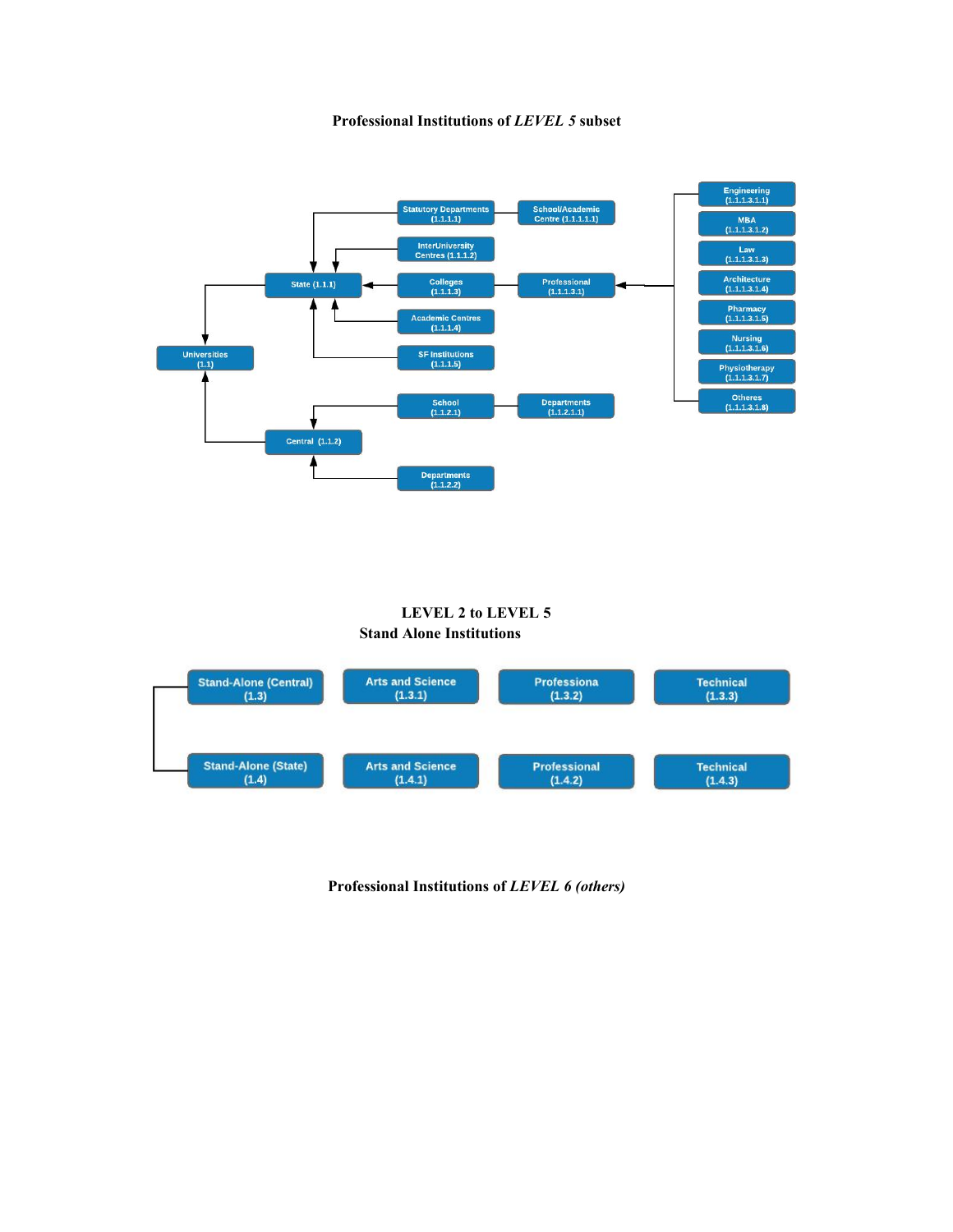| <b>Engineering</b>  | <b>Engineering</b>   | <b>Engineering</b>   | <b>Engineering</b>  | <b>Engineering</b>  | <b>Engineering</b>  |
|---------------------|----------------------|----------------------|---------------------|---------------------|---------------------|
| (1.2.1.1.2.1)       | (1.2.2.1.2.1)        | (1.2.3.1.2.1)        | (1.2.4.1.2.1)       | (1.2.4.2.2.1)       | (1.2.4.3.1.1)       |
| <b>MBA</b>          | <b>MBA</b>           | <b>MBA</b>           | <b>MBA</b>          | <b>MBA</b>          | <b>MBA</b>          |
| (1.2.1.1.2.2)       | (1.2.2.1.2.2)        | (1.2.3.1.2.2)        | (1.2.4.1.2.2)       | (1.2.4.2.2.2)       | (1.2.4.3.1.2)       |
| Law                 | Law                  | Law                  | Law                 | Law                 | Law                 |
| (1.2.1.1.2.3)       | (1.2.2.1.2.3)        | (1, 2, 3, 1, 2, 3)   | (1.2.4.1.2.3)       | (1.2.4.2.2.3)       | (1.2.4.3.1.3)       |
| <b>Architecture</b> | <b>Architecture</b>  | <b>Architecture</b>  | <b>Architecture</b> | <b>Architecture</b> | <b>Architecture</b> |
| (1.2.1.1.2.4)       | (1.2.2.1.2.4)        | (1.2.3.1.2.4)        | (1.2.4.1.2.4)       | (1.2.4.2.2.4)       | (1.2.4.3.1.4)       |
| Pharmacy            | Pharmacy             | <b>Pharmacy</b>      | Pharmacy            | Pharmacy            | Pharmacy            |
| (1.2.1.1.2.5)       | (1.2.2.1.2.5)        | (1.2.3.1.2.5)        | (1.2.4.1.2.5)       | (1.2.4.2.2.5)       | (1.2.4.3.1.5)       |
| <b>Nursing</b>      | <b>Nursing</b>       | <b>Nursing</b>       | <b>Nursing</b>      | <b>Nursing</b>      | <b>Nursing</b>      |
| (1.2.1.1.2.6)       | (1.2.2.1.2.6)        | (1.2.3.1.2.6)        | (1.2.4.1.2.6)       | (1.2.4.2.2.6)       | (1.2.4.3.1.6)       |
| Physiotherapy       | <b>Physiotherapy</b> | <b>Physiotherapy</b> | Physiotherapy       | Physiotherapy       | Physiotherapy       |
| (1.2.1.1.2.7)       | (1.2.2.1.2.7)        | (1.2.3.1.2.7)        | (1.2.4.1.2.7)       | (1.2.4.2.2.7)       | (1.2.4.3.1.7)       |
| <b>Otheres</b>      | <b>Otheres</b>       | <b>Otheres</b>       | <b>Otheres</b>      | <b>Otheres</b>      | <b>Otheres</b>      |
| (1.2.1.1.2.8)       | (1.2.2.1.2.8)        | (1.2.3.1.2.8)        | (1.2.4.1.2.8)       | (1.2.4.2.2.8)       | (1.2.4.3.1.8)       |

## **21. Definitions**

**Level-1** [1. KSHEC Portal] **Level-2** [1.1. Universities 1.2.Colleges 1.3 Stand Alone Institutions (Central) 1.4 Stand Alone Institutions (State)] **Level-3** [1.1.1.State 1.1.2.Central 1.2.1.Government 1.2.2.Aided 1.2.3.Self Financing 1.2.4.Others] **Level-4** [1.1.1.1.Statutory Department 1.1.1.2.Inter University Centers 1.1.1.3.Colleges 1.1.1.4.Academic Centres 1.1.1.5.SF Institutions 1.1.2.1.School 1.1.2.2.Departments 1.2.1.1.Non-Autonomous 1.2.1.2.Autonomous 1.2.3.1. Self Financing Pvt 1.2.4.1.IHRD 1.2.4.2.CAPE 1.2.4.3.Continuing Education] **Level-5** [1.1.1.1.1.School/Academic Centre 1.1.1.3.1.Professional 1.1.2.1.1.Departments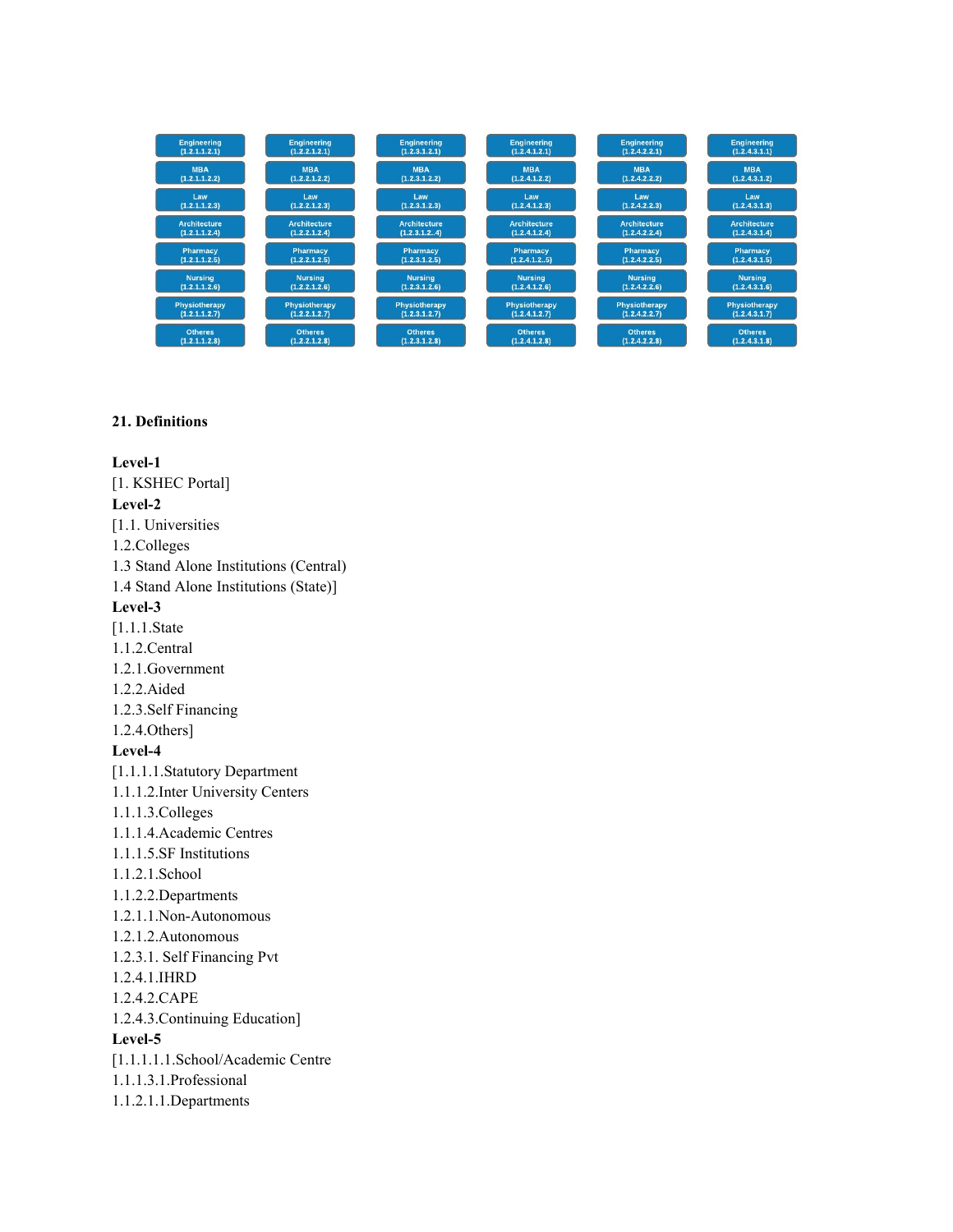1.2.1.1.1.Arts and Science 1.2.1.2.1.Arts and Science 1.2.2.1.1.Arts and Science 1.2.2.2.1.Arts and Science 1.2.3.1.1.Arts and Science 1.2.4.1.1.Arts and Science 1.2.2.2.1.Arts and Science 1.2.4.2.1.Arts and Science] **Level-6** [1.2.1.1.2.Professional. 1.2.2.1.2.Professional 1.2.3.1.2.Professional 1.2.4.1.2.Professional 1.2.4.3.1.Professional] **Level-7** [1.2.1.1.3.Technical 1.2.2.1.3.Technical 1.2.3.1.3.Technical 1.2.4.1.3.Technical 1.2.4.2.3.Technical] **Level-8** [1.2.1.1.4.Teacher Education 1.2.2.1.4.Teacher Education 1.2.3.1.4. Teacher Education]

The above components of institutions are given as a sample format for preliminary evaluation of the functional requirements.

## **State Assessment and Accreditation Council [SAAC]**

The National Assessment and Accreditation Council (NAAC) have the primary mission of assessing and accrediting Higher Education Institutions of the country. As the apex Quality Assurance Agency of the country, NAAC has practiced philosophy of being an 'enabling organization', to achieve the desired quality consciousness among Higher Education Institutions (HEIs), through a three-tier quality sustenance activity

- 1. NAAC
- 2. State-Level Quality Assurance Bodies and
- 3. The Higher Education Institution

While the first level is the organizational effort of NAAC to arrange for third party institutional quality assessment, the role of the suggested partnership with state-level quality assurance bodies (State Level Quality Assurance Coordination Committee -SLQACC and Quality Assurance Cell - QAC or SQAC), is considered significant, both for spreading the awareness of quality assurance, as well achieving the desired coverage of accreditation of HEIs, in an organized and phased manner. Once there issuch an initiative of the state Governments in partnership with NAAC, not only the institutions already accredited, but also those which are 'in train' for the A/A process of NAAC,